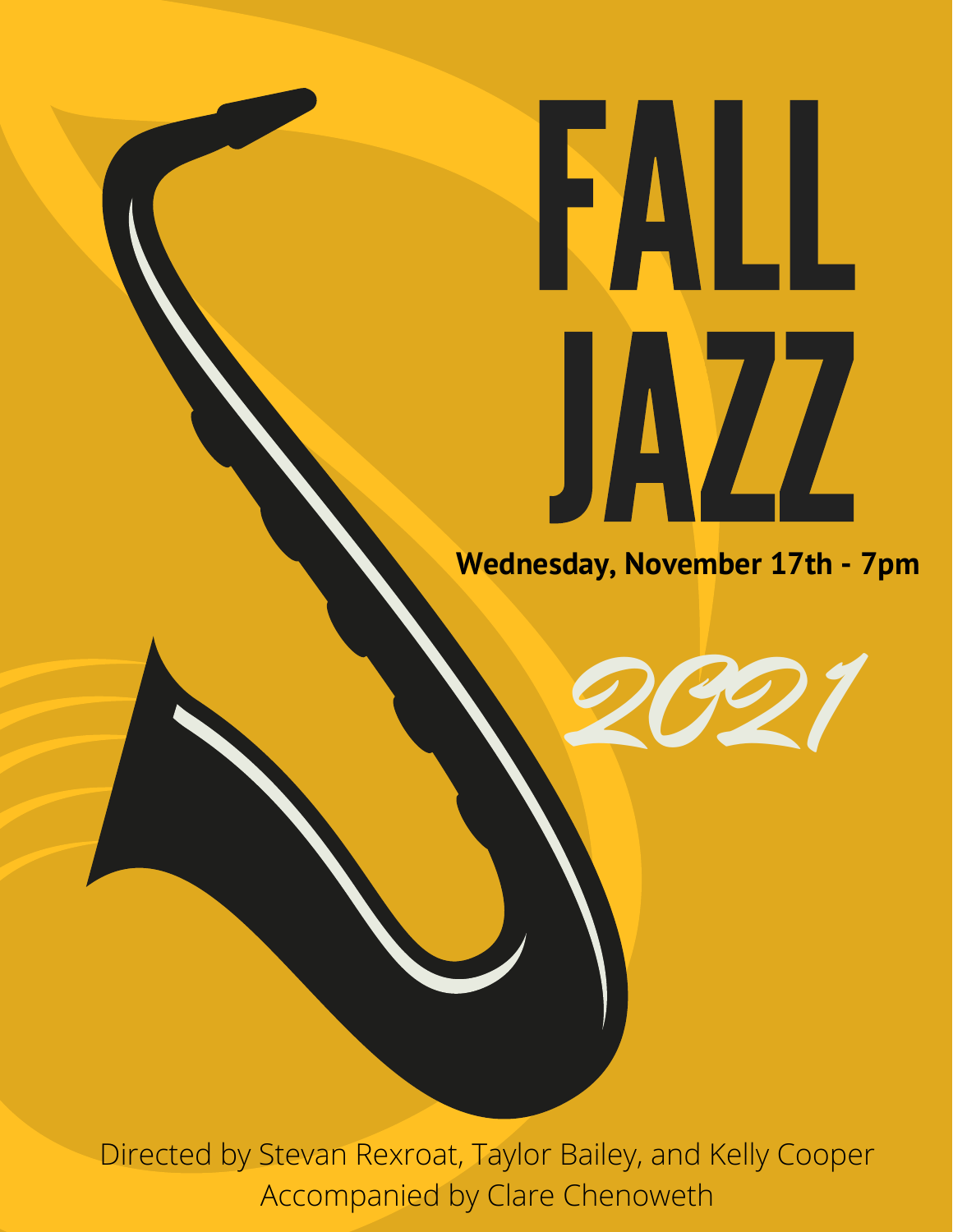## CONCERTPROGRAM

#### **Big Band**

An Ellington Tribute by Duke Ellington arr. John Berry Cantaloupe Island by Herbie Hancock arr. Mike Kamuf

**Jazz Band** Walkin Shoes by Gerry Mulligan arr. Mark Taylor South Side Blues by Doug Beach The Jazz Police by Gordon Goodwin arr. Victor Lopez

**Spotlight** Moonglow arr.Darmon Meader When October Goes (with Autumn Leaves) arr. Paul Langford AChildisBornarr. Martez L.Rucker Voice Dance arr. Greg Jasperse

**Jazz Ensemble** 

Harlem Airshaft by Duke Ellington edited by Christopher Crenshaw **Moten Swing by Buster and Benny Moten arr. Ernie Wilkins Samantha by Sammy Nestico** Rockin' in Rhythm by Duke Ellington, Irving Mills, and Harry Carney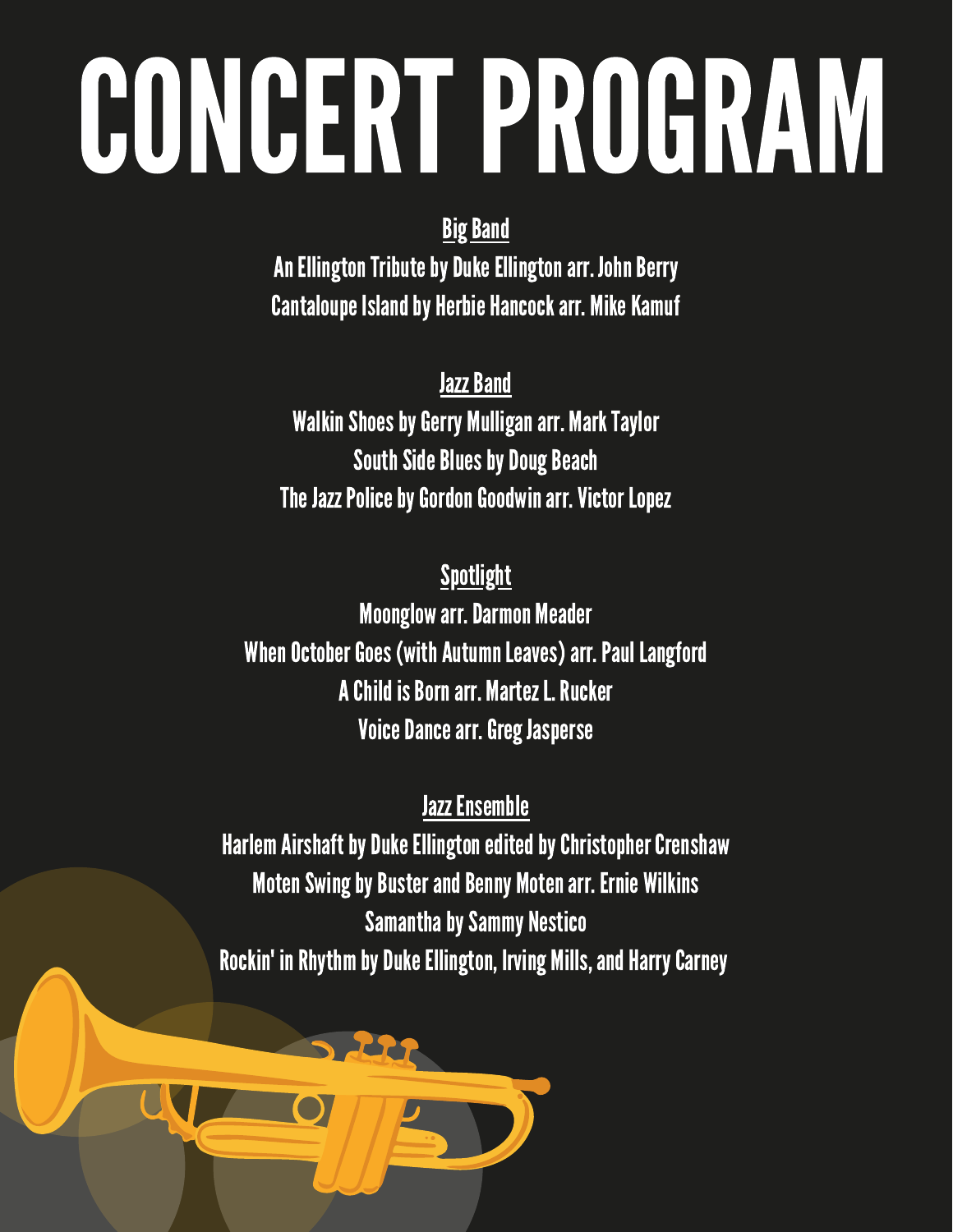## PRIVATE LESSONS

**Flute** Annie D'Amico-Vargas 630-333-8951 ExpressiveFluteStudio@gmail.com

> Cate Hummel 630-428-3278 dr\_cate@sbcglobal.net

**Oboe** Emily Fagan emilyfaganoboe@gmail.com

> Laura Neisler 815-325-6504

**Bassoon** Kim Richter 630-369-5679 kjr6840@aol.com

**Clarinet/Bass Clarinet** Garrett Matlock 617-650-8529 gmatlock811@gmail.com

Lisa Heemstra 630-636-2521 [lheemstra@sd308.org](mailto:lheemstra@sd308.org)

Stevan Rexroat 630-636-2379 [srexroat@sd308.org](mailto:srexroat@sd308.org)

**Saxophone** Stevan Rexroat 630-636-2379 [srexroat@sd308.org](mailto:srexroat@sd308.org)

Julianna Karvelius 630-608-5177 [jkarvelius@sd308.org](mailto:jkarvelius@sd308.org)

**Trumpet** Sean O'Donnell trumpet21@gmail.com

> Gene Arnold 630-554-0231

**Horn** Susan Oszvath 630-334-8640 susan.ozsvath@sbcglobal.net

**Trombone** Ryan Christianson 701-213-5354 ryan-d-christianson@live.com

**Euphonium** Ryan Christianson 701-213-5354 ryan-d-christianson@live.com

**Tuba** Ryan Christianson 701-213-5354 ryan-d-christianson@live.com

**Percussion** Dan Eastwood deastwooddrums@gmail.com

Vern Spevak 630-220-2311 vernspevak@gmail.com

**Voice** JoEllyn Caulfield joellyn.caulfield@gmail.com

Michael Thoms michaelthoms@hotmail.com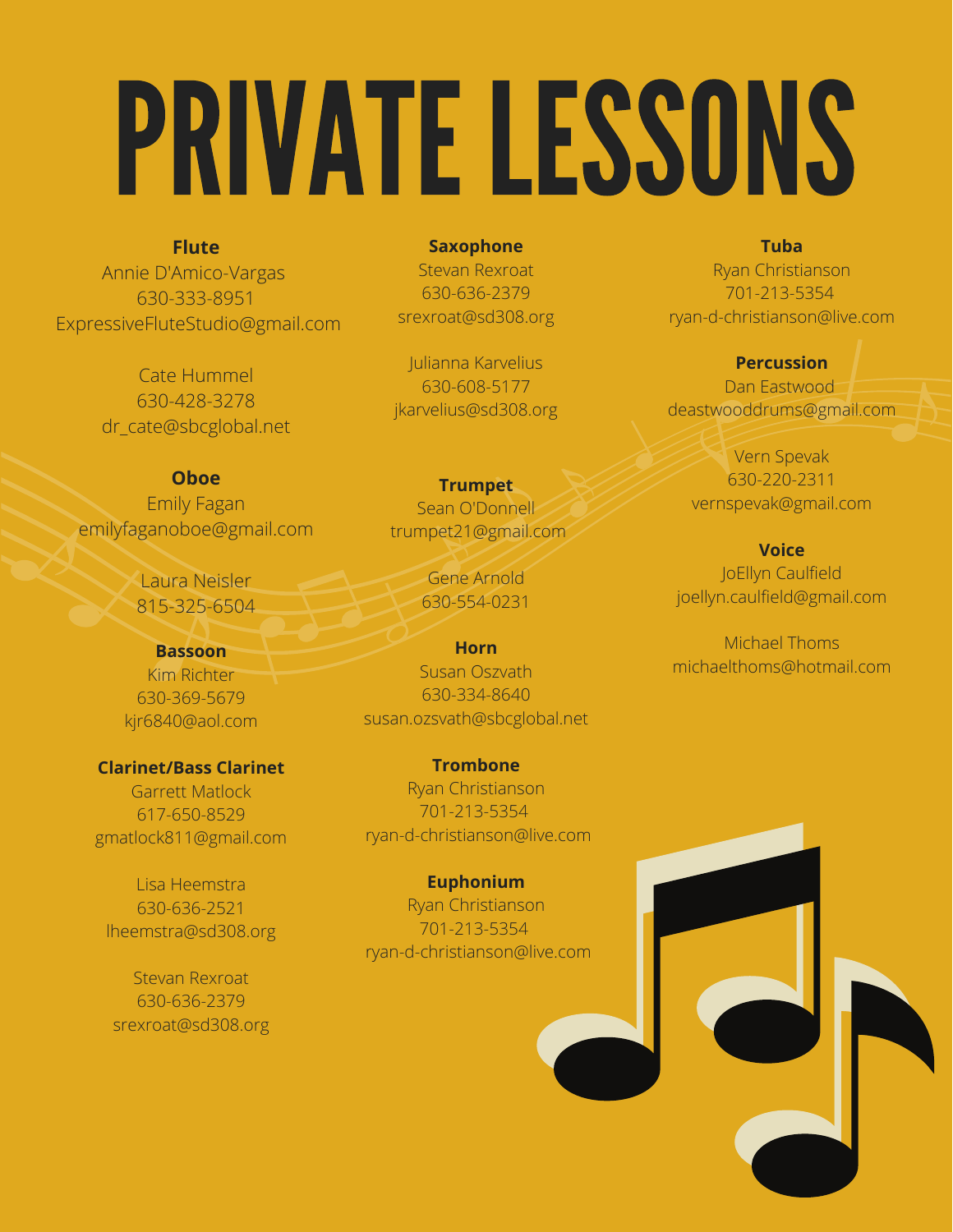## MUSICPATRONS

#### Thank you to all of our music patrons so far this school year!

Stephen Deane The Benoit Family The Hughes Family The Harrison Family Mike and Kathy Foulkes Gail and Aaron Benson The Danison Family Lever/Rhoads Family Amy Meyers Jill Hillmer Michael and Wendy Berk The Wierschem Family Brendan & Heather McKillip Brian & Denise Augustine Shawn & Dana Emery Quinlan and Fabish Music Company Hana Dahir Firefly Nights Photography Inc. The Keys Family The Roeder Family The Horst Family Andy & Jean Wessels Kirk and Melissa Peterson The Elliot Family

The English Family The Greene Family The Meyers Family Pat Brock Judy Loch Charles & Janice Kerr Denise Uthe Jennifer Porter David & Amanda Exner Troy & Kathy Davis The Marienthal Family Hometown Furniture Tindall Family The Mathison Family The Kubera Family Kandukuri Family

If you would like to make a donation to the band program, you can do so by filling out the form on the band website under Resources-Music Patron. www.oswegoeasthighschoolbands.com/music-patrons.html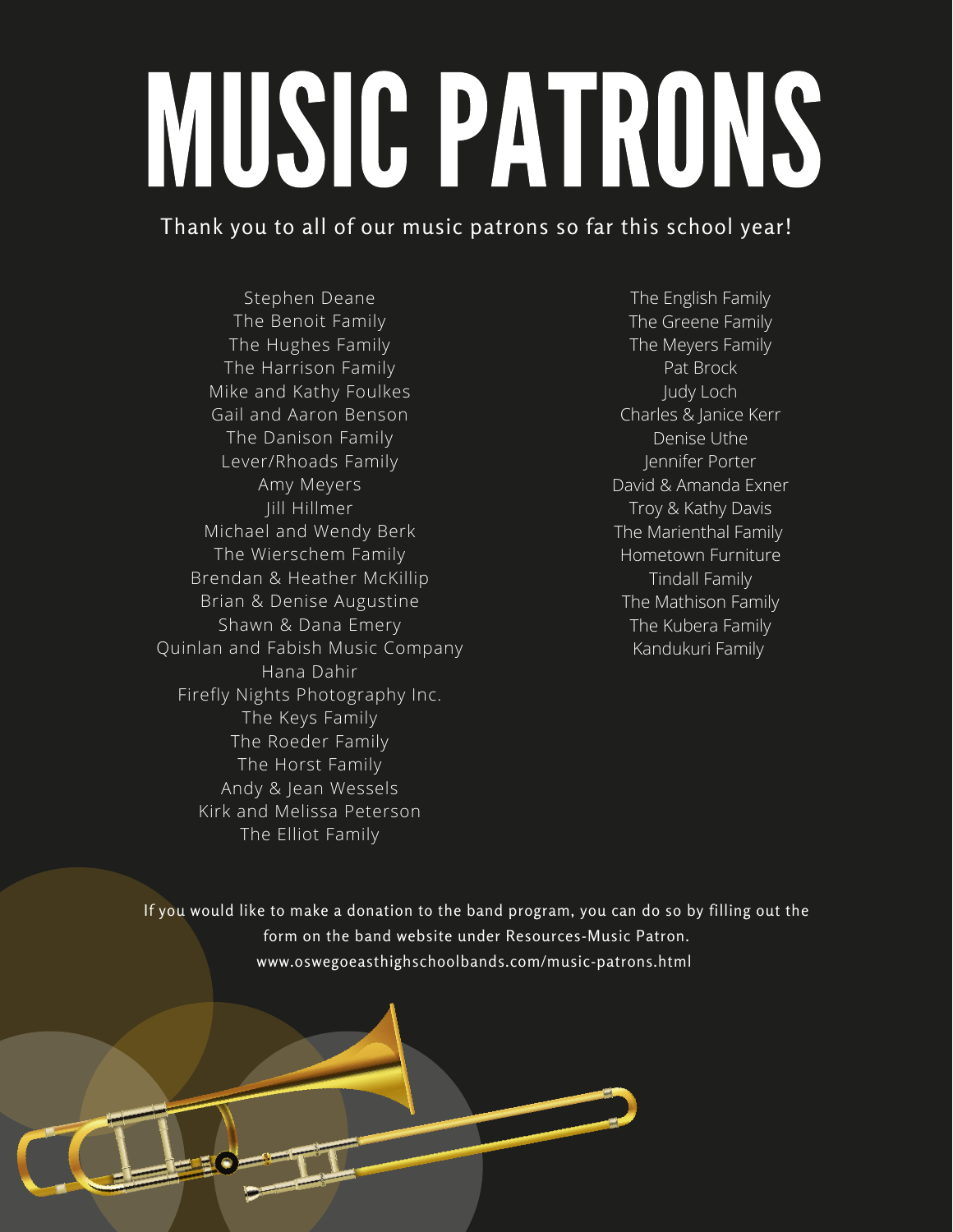Alto Saxophone Isaiah Hunt Kalae' Killingham Kameryn Rasberry Eleanna Resendiz Helena Zimmerman Vincent You

Tenor Saxophone Hayden Hrvatin Aayan Mahmood Elena Mendoza Carlson Q Schultz Andrew Walden

Baritone Saxophone Dawson McCullum

**Trumpet** Leo Jasso Mandujano Jon Kosinsky David McEachnie Trent Ward

**Trombone** Franky Huerta Riley Straub Andrew Sniegowski

**Euphonium** Payton Hastings Guitar Damian Hernandez

> Piano Sean Elliot

Bass Josh Kwong

Drum Set Gabbie Salazar Aidan Schield

Vibes Gavin Macanip

### BIG BAND JAZZ BAND

Alto Saxophone Elias Castaneda Payton Doege Jakub Kusnierz Stacey Schroeder Sarah Wierschem

Tenor Saxophone Karthik Thangasaravanan Jenna Tindall

Baritone Saxophone Aidan Collins

Trumpet Logan Boyles Paul Bramstedt Clark Chen Jacob Jones Nathan Vanden Heuvel

> **Trombone** Cale Augustine Dallas Dillson Bryn Meyers Matt Mindy

Piano Josh Kwong Marc Townsend

**Bass** Hayden Hrvatin

Drum Set Nathan Keys Payton McCullum

Vibes Austin Mathison

### JAZZ ENSEMBLE

Alto Saxophone Alex Benson Sean Elliot Stacey Schroeder

Tenor Saxophone Melanie Farr Greg Lazatin

Baritone Saxophone Connor Harrison

Trumpet Dyan Funk Miles Mosher Josh Peterson Andrew Sniegowski Steve Williams

> Trombone Katie Dunn Dallas Gillson Tyler Ouellette

Bass Trombone Farris Elkhatib

> Guitar Logan Notte

Piano Campbell Drane Gavin Rommen

**Bass** Spencer Massey

Drum Set Josh Kwong Ryan Weaver

### SPOTLIGHT

Soprano Morgan Brown Teja Davis McKenna Lee Allison Mensik Gia Zapanta

Alto Morgan Elliott Grace Marienthal Alyssa Tilford Izzy Weber

> Tenor Bryn Meyers Parker Nold Brock Stanley

**Bass** Luke Exner Brenden Keller